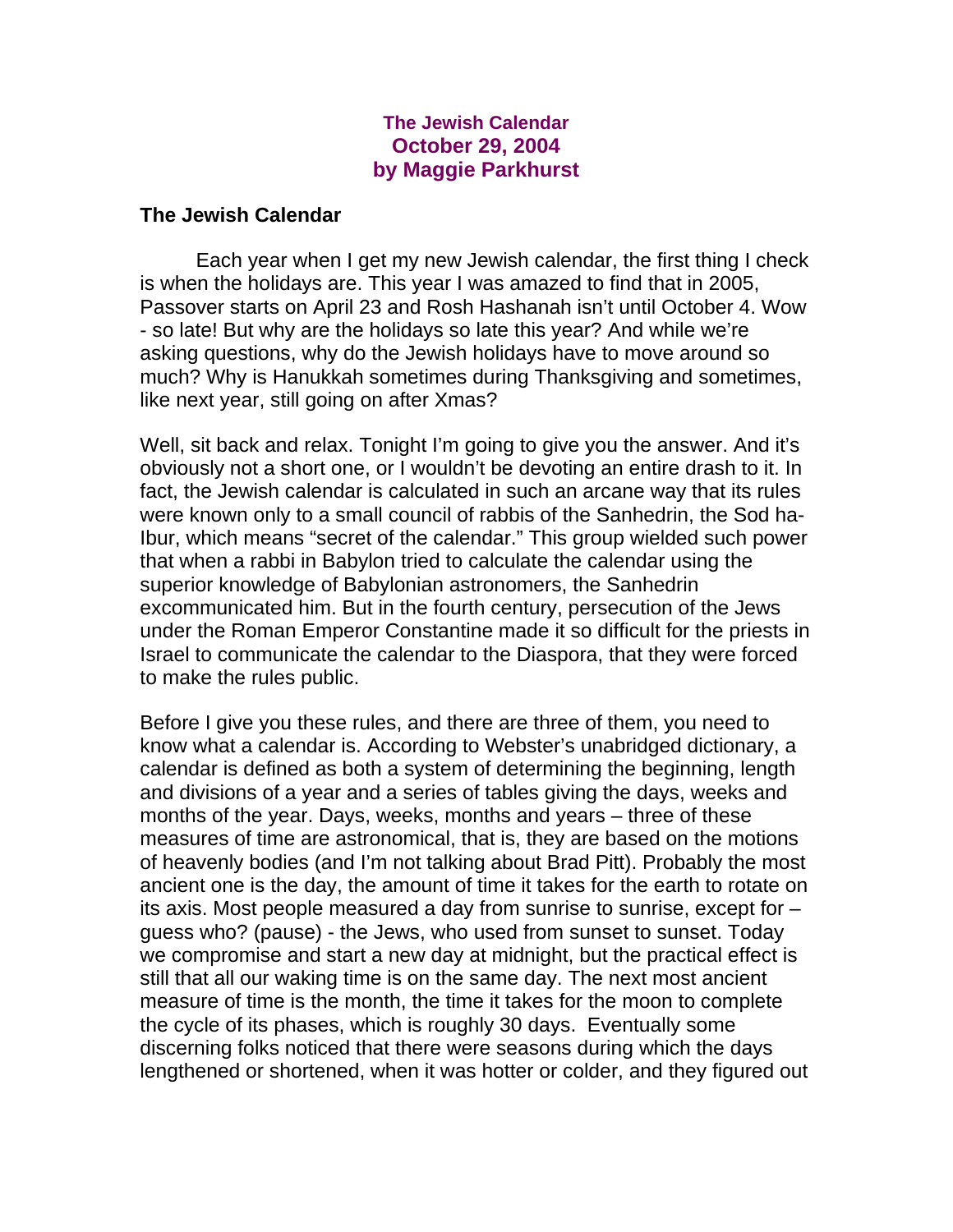that the time it took for the same season to return was about 12 months, and this was designated a year.

We also have the fourth way to measure time on our calendars today, one that has nothing to do with astronomy, one that we Jews can proudly take credit for. And that is the 7-day week, one which begins on Sunday and ends on Saturday, our Sabbath. Now that I've explained the building blocks of the calendar, there's still one more thing you need to know before you can understand the Jewish calendar, and that is the difference between a lunar and a solar calendar.

In a lunar calendar, like the one Muslims use, a month begins with the new moon, so that phase of the moon is always the same on the same day of the month. But 12 lunar months only add up to 354 days, which means that the Muslim holidays progress 11 days earlier each year and thus are not tied to any particular season. In a solar calendar, like our civil one, months are set up in such a way that the spring equinox will always fall on March 21. Thus Thanksgiving is always celebrated in late autumn and Julyfourth in summer.

Now back to the three rules that govern the Jewish calendar, which is both lunar and solar, by the way, which is why it's so complicated. The first rule, the lunar one, states that a Jewish month must begin with the new moon. But since the lunar cycle is actually 29.5 days long, the Jewish calendar alternates months of 29 and 30 days, which makes things come out even.

The second rule is that Passover has to occur in the spring. And not just anytime in the spring – the first Seder must take place on the night of the full moon following the vernal equinox, which definitely complicates things. But the ancient Israelites knew how to do this. While the temple still stood the priests decreed that: "If the sun in the month following Adar will not reach the vernal equinox by the 16th day, then that month is to be called Adar Sheni, the second Adar." In other words, sometimes we need to add an extra month to ensure that the equinox occurs on or before Passover.

These days we don't need a priest to tell us when to add a second Adar. Ever since Hillel II publicized it in 350 CE, Jews have known that our calendar is based on a 19-year cycle in which 7 of these years have two Adars. This explains why in some years the holidays are early – these are the ones when we have just one Adar. And years when the holidays are especially late, like this one, come when we have two Adars and the full moon of Adar Sheni (which is when we celebrate Purim) occurs just before the vernal equinox. And indeed, a quick check of the perpetual Jewish calendar on my computer showed that the last time Rosh Hashanah was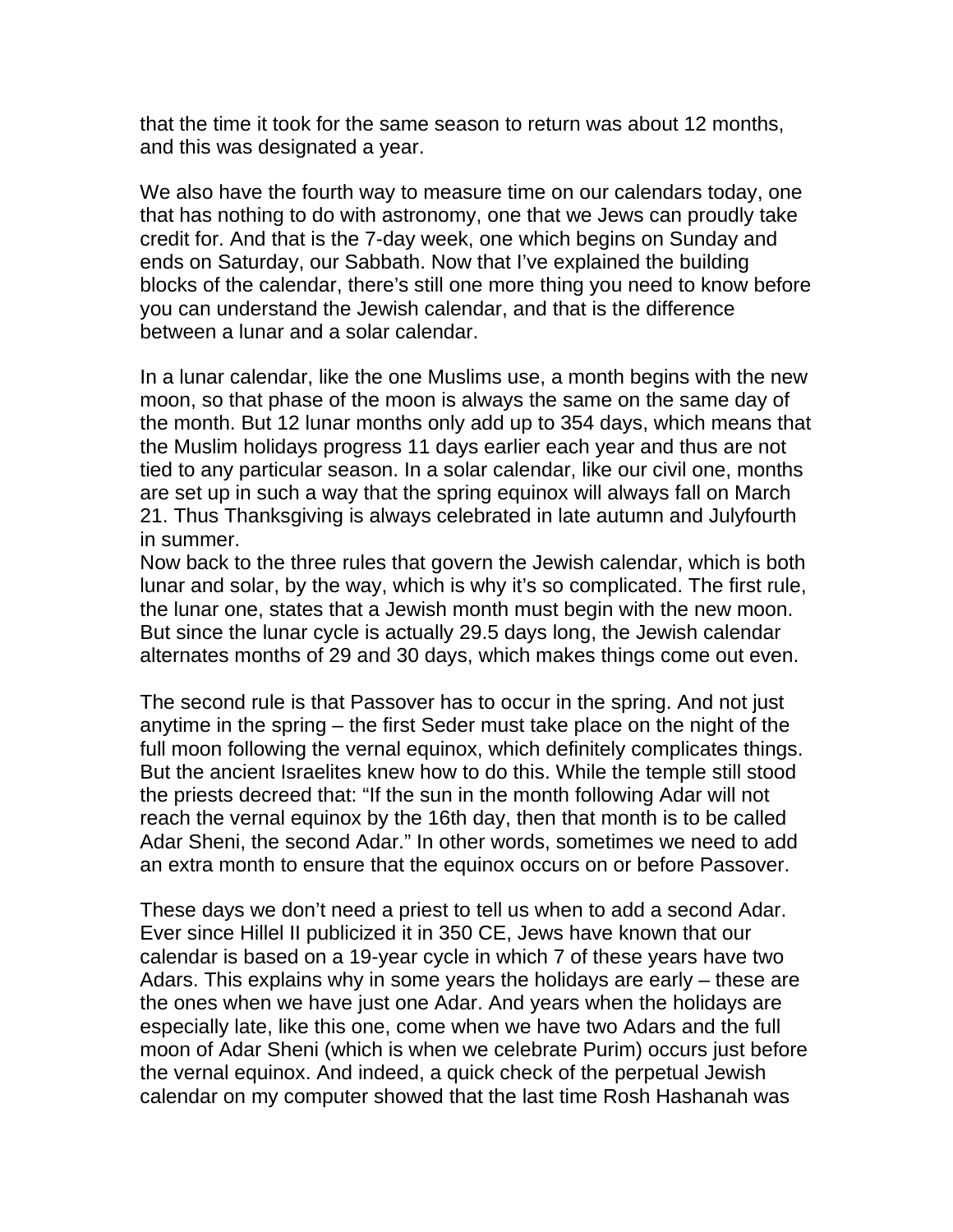so late was in 1986, when it was on Oct 4 and then again, 19 years earlier in 1967, when it was on Oct 5.

You'd think that this would be enough to calculate already, but there's still one more rule the Jewish calendar has to follow. In case you have a short memory, in each of the last 3 years, BCC's ritual committee has wrestled with whether or not to blow the shofar when Rosh Hashanah or Yom Kippur coincides with Shabbat. You'd think that because Shabbat is only one day out of seven, it wouldn't happen all that often. But that's where the 3rd rule comes in.

This rule states that neither Rosh Hashanah nor Yom Kippur may fall on Friday or Sunday. Amazingly, it would seem that the Sod ha-Ibur considered the poor Jewish woman and how difficult it would be for her to prepare for Shabbat if the day before was a Yom Tov, or vice versa. But actually, that's just an excuse. You see, if we calculate the length of an average Jewish year using the 19-year cycle, we come up with 365 days exactly, which is too short compared to the 365 and 1/4 days given by modern astronomers. Our secular calendar had the same problem, that is it had this problem until they decided to add an extra day in February every 4 years for a leap year.

Now back to the Jewish calendar. We can't just add an extra day to the same month every 4 years, that would throw off the lunar cycle. Instead, the Sod ha-Ibur decided to prevent Rosh Hashanah and Yom Kippur from falling on Friday or Sunday by sometimes adding an extra day to Heshvan, making it 30 days long instead of 29, and less often, by shortening Kislev from 30 days to 29. This year, 5765, is one of those "short" years, and indeed, if had been a "regular" year, next Yom Kippur would be on Friday instead of Thursday. As it turns out, "regular" years aren't very regular at all, since they only occur about once every 4 years. "Long" years, with 30 day Heshvans, are the most frequent, with about twice as many of them as the "short" ones with 29-day Kislevs.

Now you probably know more about the Jewish calendar than you ever thought you would or wanted to. For those of you who aren't asleep yet, here's an interesting piece of calendar trivia that will enable you to figure out what day of the week any Jewish holiday will fall on, once you know which day Passover starts on. First imagine the Hebrew numbers 1 to 6, which are the same as the first 6 letters of the alphabet, aleph through vav. Then think of the last six Hebrew letters in reverse order and match them up with the first six. Our first pair is aleph – taw, from which we learn that Tisha b'Av (starts with a taw) comes on the same day of the week as the